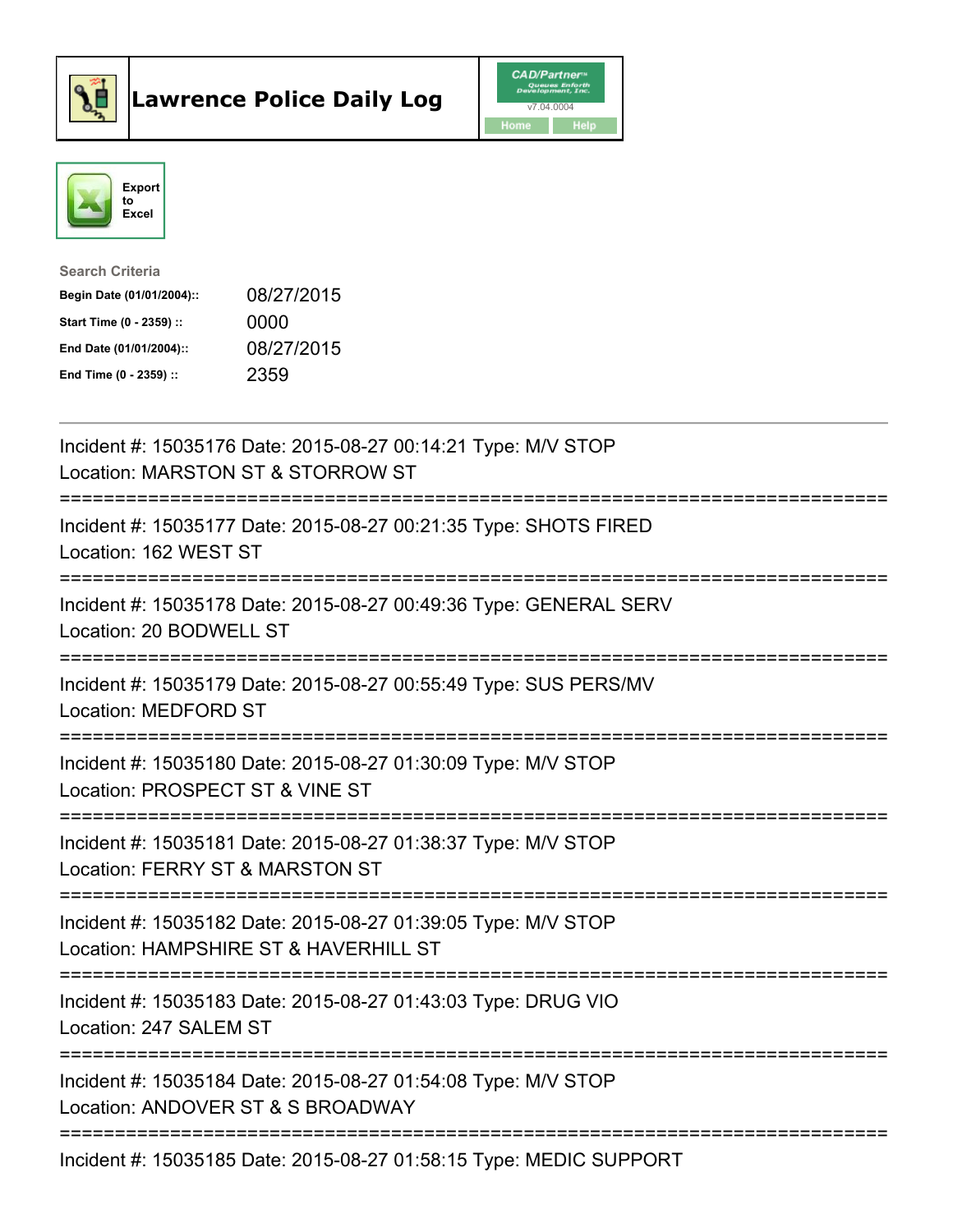Location: 5 MAGNOLIA ST

| ;=========================                                                                              |
|---------------------------------------------------------------------------------------------------------|
| Incident #: 15035186 Date: 2015-08-27 02:37:38 Type: M/V STOP<br>Location: BROADWAY & CROSS ST          |
| Incident #: 15035187 Date: 2015-08-27 03:00:41 Type: MEDIC SUPPORT<br>Location: 6 MARSHALLS WY          |
| Incident #: 15035188 Date: 2015-08-27 03:01:08 Type: NOISE ORD<br>Location: 49 BASSWOOD ST FL 1         |
| Incident #: 15035189 Date: 2015-08-27 03:17:41 Type: B&E/MV/PAST<br>Location: 58 OSGOOD ST              |
| Incident #: 15035190 Date: 2015-08-27 03:19:24 Type: MEDIC SUPPORT<br>Location: 35 AMES ST FL 2         |
| Incident #: 15035191 Date: 2015-08-27 03:25:50 Type: M/V STOP<br>Location: 700 ESSEX ST                 |
| Incident #: 15035192 Date: 2015-08-27 04:07:01 Type: M/V STOP<br>Location: AMES ST & LOWELL ST          |
| Incident #: 15035193 Date: 2015-08-27 04:21:46 Type: MEDIC SUPPORT<br>Location: 45 BROADWAY #208        |
| Incident #: 15035194 Date: 2015-08-27 04:39:47 Type: M/V STOP<br>Location: BROADWAY & COMMON ST         |
| Incident #: 15035195 Date: 2015-08-27 04:57:09 Type: TOW/REPOSSED<br>Location: MA 236TN4 / 32 HOBSON ST |
| Incident #: 15035196 Date: 2015-08-27 05:51:27 Type: DISTURBANCE<br>Location: 296 AMES ST FL 2          |
| Incident #: 15035197 Date: 2015-08-27 06:20:04 Type: MEDIC SUPPORT<br>Location: PEMBERTON PARK / null   |
| Incident #: 15035198 Date: 2015-08-27 06:21:06 Type: MEDIC SUPPORT<br>Location: 32 LAWRENCE ST #9       |
| Incident #: 15035199 Date: 2015-08-27 06:35:36 Type: B&E/MV/PAST                                        |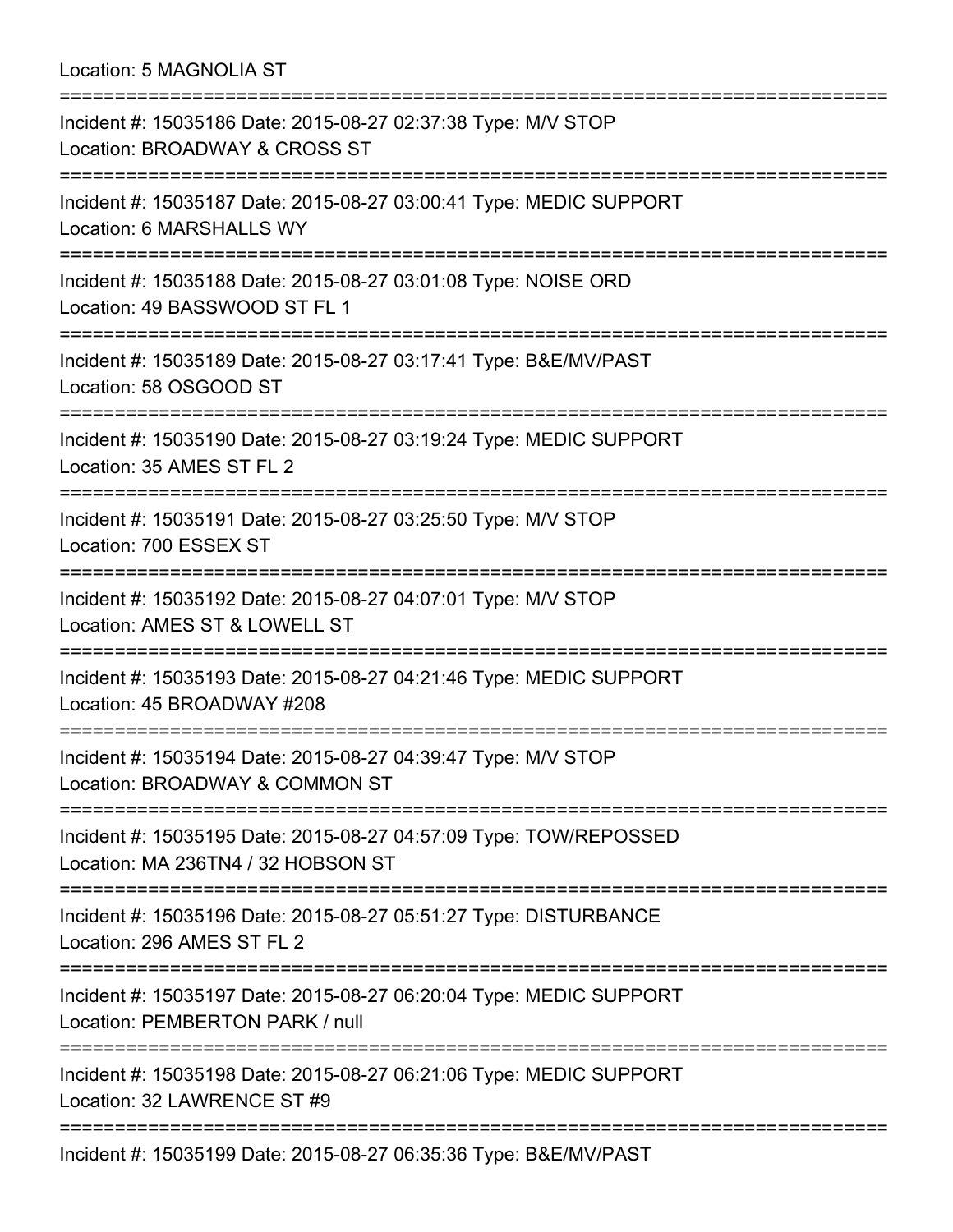=========================================================================== Incident #: 15035200 Date: 2015-08-27 07:05:29 Type: M/V STOP Location: MARBLE AV & WATER ST =========================================================================== Incident #: 15035201 Date: 2015-08-27 07:20:39 Type: AUTO ACC/NO PI Location: MCGOVERN GARAGE / null =========================================================================== Incident #: 15035202 Date: 2015-08-27 07:42:47 Type: M/V STOP Location: BOWDOIN ST & S BROADWAY =========================================================================== Incident #: 15035203 Date: 2015-08-27 07:45:31 Type: LARCENY/MV/PAST Location: 665 ESSEX ST =========================================================================== Incident #: 15035204 Date: 2015-08-27 07:47:14 Type: AUTO ACC/NO PI Location: 69 ERVING AV =========================================================================== Incident #: 15035205 Date: 2015-08-27 07:48:10 Type: M/V STOP Location: ANDOVER ST & BEACON ST =========================================================================== Incident #: 15035206 Date: 2015-08-27 07:58:50 Type: M/V STOP Location: 73 WINTHROP AV =========================================================================== Incident #: 15035207 Date: 2015-08-27 08:06:42 Type: STOL/MV/PAS Location: 1087 ESSEX ST =========================================================================== Incident #: 15035208 Date: 2015-08-27 08:32:38 Type: TOW OF M/V Location: MA 776ML3 / 70 FARNHAM ST =========================================================================== Incident #: 15035209 Date: 2015-08-27 09:12:55 Type: INVESTIGATION Location: 10 CABOT RD =========================================================================== Incident #: 15035210 Date: 2015-08-27 09:16:17 Type: ALARM/BURG Location: 14 VINE ST =========================================================================== Incident #: 15035211 Date: 2015-08-27 09:22:16 Type: TOW/REPOSSED Location: 6 LESLIE ST =========================================================================== Incident #: 15035212 Date: 2015-08-27 09:28:50 Type: VIO CITY ORD Location: GALE ST & GREENWOOD ST =========================================================================== Incident #: 15035213 Date: 2015-08-27 09:30:50 Type: MAL DAMAGE

Location: LAWRENCE BOYS + GIRLS CLUB / 136 WATER ST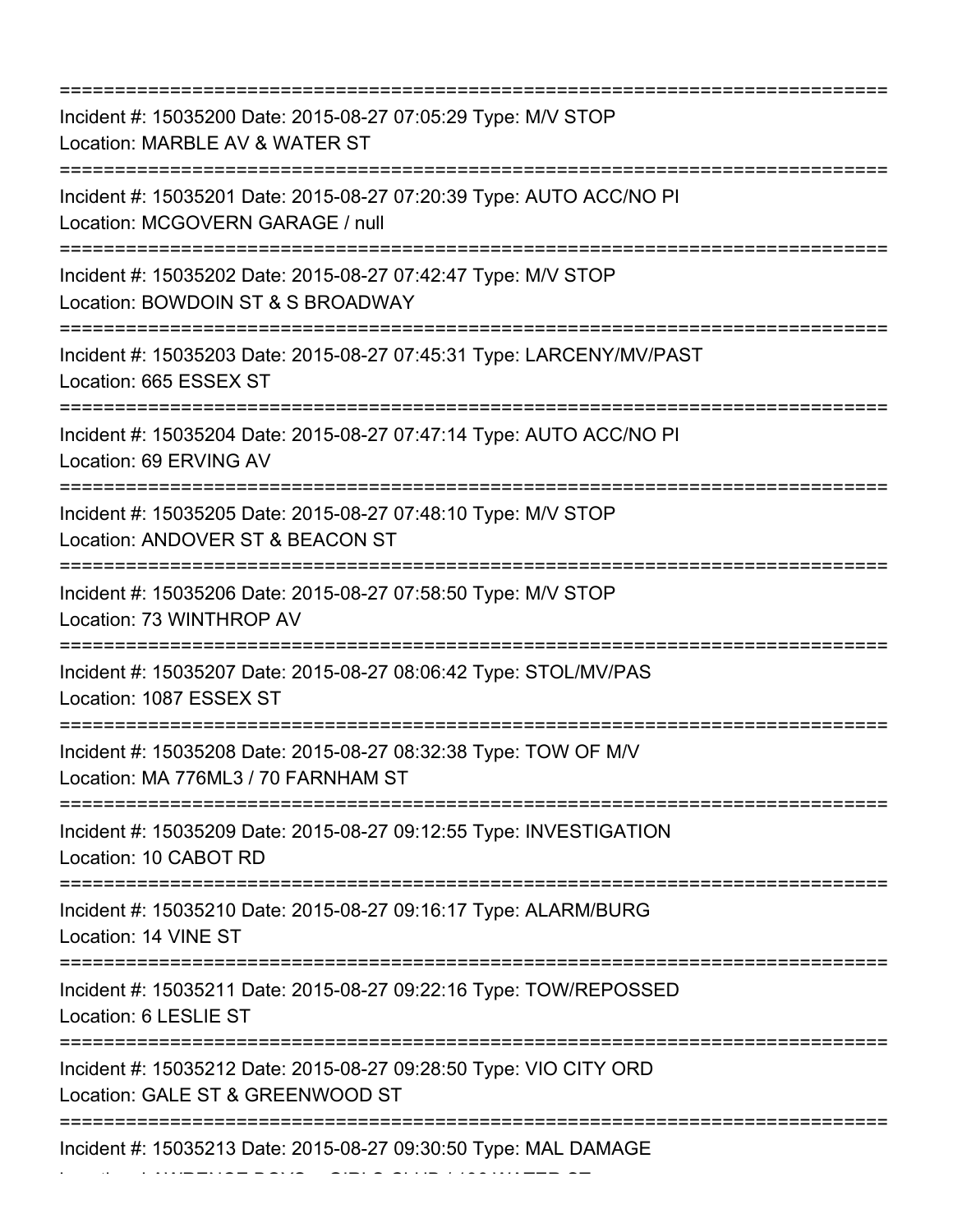| Incident #: 15035214 Date: 2015-08-27 09:43:38 Type: VIO CITY ORD<br>Location: 29 CORBETT RD                                            |
|-----------------------------------------------------------------------------------------------------------------------------------------|
| Incident #: 15035215 Date: 2015-08-27 09:53:16 Type: COURT TIME<br>Location: 2 APPLETON ST                                              |
| Incident #: 15035216 Date: 2015-08-27 09:57:02 Type: GENERAL SERV<br>Location: 102 ESSEX ST                                             |
| Incident #: 15035217 Date: 2015-08-27 09:59:57 Type: TRESPASSING<br>Location: 77 S UNION ST                                             |
| Incident #: 15035218 Date: 2015-08-27 10:00:51 Type: ALARM/BURG<br>Location: 145 LAWRENCE ST                                            |
| Incident #: 15035219 Date: 2015-08-27 10:07:49 Type: COURT DOC SERVE<br>Location: 244 CYPRESS AV                                        |
| Incident #: 15035220 Date: 2015-08-27 10:11:48 Type: ANIMAL COMPL<br>Location: 50 S BROADWAY<br>=======================                 |
| Incident #: 15035221 Date: 2015-08-27 10:12:18 Type: ANIMAL COMPL<br>Location: LAWRENCE ST & MAPLE ST                                   |
| ==================================<br>Incident #: 15035222 Date: 2015-08-27 10:16:35 Type: DRUG VIO<br>Location: ALMA ST & BROMFIELD ST |
| Incident #: 15035223 Date: 2015-08-27 10:17:16 Type: LIC PLATE STO<br>Location: 22 DUCKETT AV                                           |
| Incident #: 15035224 Date: 2015-08-27 10:18:31 Type: MEDIC SUPPORT<br>Location: 5 EUTAW ST                                              |
| Incident #: 15035225 Date: 2015-08-27 10:19:13 Type: MEDIC SUPPORT<br>Location: BROADWAY & CANAL ST                                     |
| Incident #: 15035226 Date: 2015-08-27 10:45:43 Type: WARRANT SERVE<br>Location: 242 HAMPSHIRE ST                                        |
| Incident #: 15035227 Date: 2015-08-27 10:47:57 Type: SUS PERS/MV                                                                        |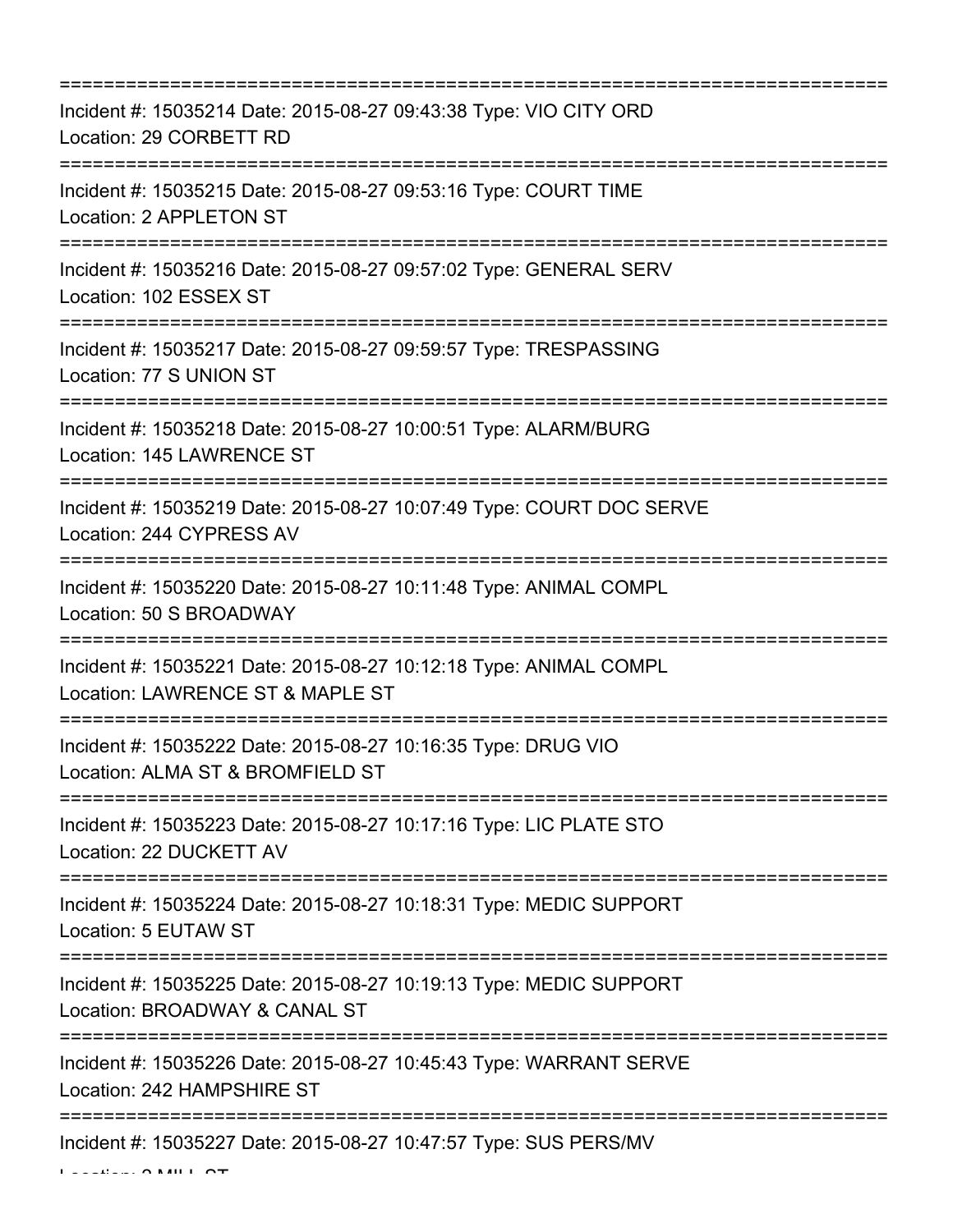| ===============================<br>========================                                                                    |
|--------------------------------------------------------------------------------------------------------------------------------|
| Incident #: 15035228 Date: 2015-08-27 10:51:00 Type: AUTO ACC/NO PI<br>Location: S BROADWAY & SALEM ST                         |
| Incident #: 15035229 Date: 2015-08-27 10:51:51 Type: KEEP PEACE<br>Location: 30 MORTON ST                                      |
| Incident #: 15035230 Date: 2015-08-27 10:57:42 Type: TOW OF M/V<br>Location: 28 HAWLEY ST                                      |
| Incident #: 15035231 Date: 2015-08-27 10:58:14 Type: LARCENY/PAST<br>Location: ARLINGTON SCHOOL / 150 ARLINGTON ST             |
| Incident #: 15035232 Date: 2015-08-27 10:59:02 Type: THREATS<br>Location: 305 PROSPECT ST                                      |
| Incident #: 15035234 Date: 2015-08-27 11:38:37 Type: INVEST CONT<br><b>Location: CENTRAL BRIDGE</b>                            |
| Incident #: 15035233 Date: 2015-08-27 11:39:36 Type: RECOV/STOL/MV<br>Location: 16 COLBY ST<br>------------------------------- |
| Incident #: 15035235 Date: 2015-08-27 11:48:08 Type: RECOV/STOL/MV<br>Location: 33 EXCHANGE ST                                 |
| Incident #: 15035236 Date: 2015-08-27 11:51:05 Type: DOMESTIC/PROG<br>Location: 247 FARNHAM ST FL 2ND                          |
| Incident #: 15035237 Date: 2015-08-27 12:14:07 Type: SUICIDE ATTEMPT<br>Location: 106 BUTLER ST FL 1ST                         |
| Incident #: 15035238 Date: 2015-08-27 12:18:22 Type: MEDIC SUPPORT<br>Location: 129 WATER ST #2                                |
| Incident #: 15035239 Date: 2015-08-27 12:45:39 Type: LOST PROPERTY<br><b>Location: 11 LAWRENCE ST</b>                          |
| Incident #: 15035240 Date: 2015-08-27 12:52:32 Type: FIRE<br>Location: 18 BUSWELL ST                                           |
| Incident #: 15035241 Date: 2015-08-27 12:58:30 Type: TOW OF M/V                                                                |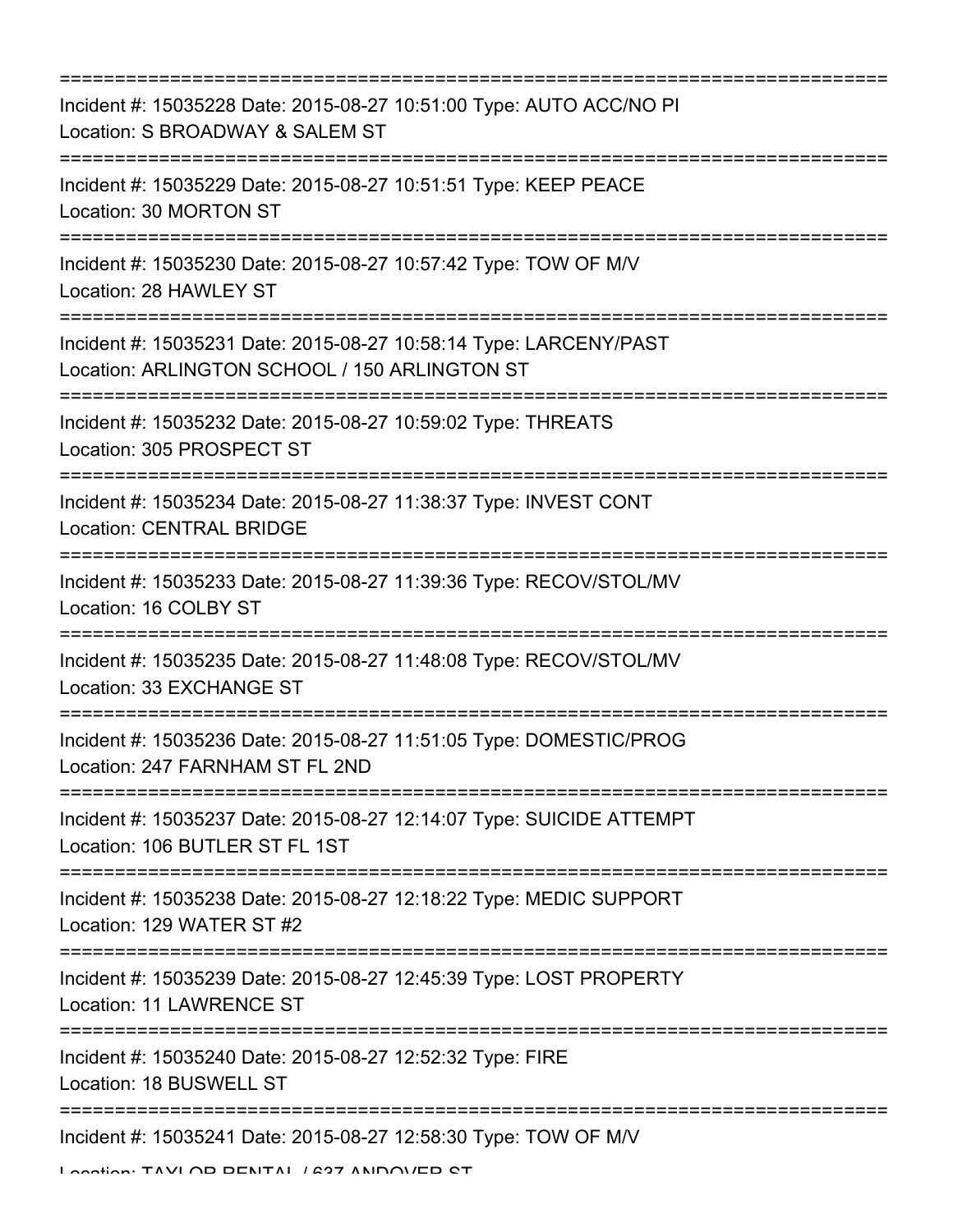| ==============================                                                                                                       |
|--------------------------------------------------------------------------------------------------------------------------------------|
| Incident #: 15035242 Date: 2015-08-27 13:00:40 Type: M/V STOP<br>Location: ANDOVER ST & PARKER ST                                    |
| Incident #: 15035243 Date: 2015-08-27 13:23:01 Type: 209A/SERVE<br>Location: 570 HAVERHILL ST                                        |
| Incident #: 15035244 Date: 2015-08-27 13:25:30 Type: CK WELL BEING<br>Location: ELM ST & NEWBURY ST FL `<br>:=================       |
| Incident #: 15035245 Date: 2015-08-27 13:42:31 Type: DISTURBANCE<br>Location: 9 CAMELLA TEOLI WY                                     |
| Incident #: 15035246 Date: 2015-08-27 13:44:26 Type: DRUG VIO<br>Location: MARKET ST & S UNION ST                                    |
| =========================<br>Incident #: 15035247 Date: 2015-08-27 13:50:45 Type: MV/BLOCKING<br>Location: FALMOUTH ST & GARFIELD ST |
| ;======================<br>Incident #: 15035248 Date: 2015-08-27 14:02:37 Type: DISORDERLY<br>Location: 1 GENERAL ST                 |
| Incident #: 15035249 Date: 2015-08-27 14:04:26 Type: SUS PERS/MV<br>Location: OSGOOD ST                                              |
| Incident #: 15035252 Date: 2015-08-27 14:04:52 Type: GENERAL SERV<br>Location: HENNESSEY SCHOOL / 122 HANCOCK ST                     |
| Incident #: 15035250 Date: 2015-08-27 14:06:09 Type: M/V STOP<br>Location: 176 OSGOOD ST                                             |
| Incident #: 15035251 Date: 2015-08-27 14:11:04 Type: CK WELL BEING<br>Location: 431 ESSEX ST                                         |
| Incident #: 15035253 Date: 2015-08-27 14:17:37 Type: E911 HANGUP<br>Location: 152 EXCHANGE ST FL 2ND                                 |
| =====================================<br>Incident #: 15035254 Date: 2015-08-27 14:44:37 Type: DRUG VIO<br>Location: WINTHROP AV      |
| Incident #: 15035255 Date: 2015-08-27 14:50:07 Type: ANIMAL COMPL<br>Location: 8 JACKSON TER                                         |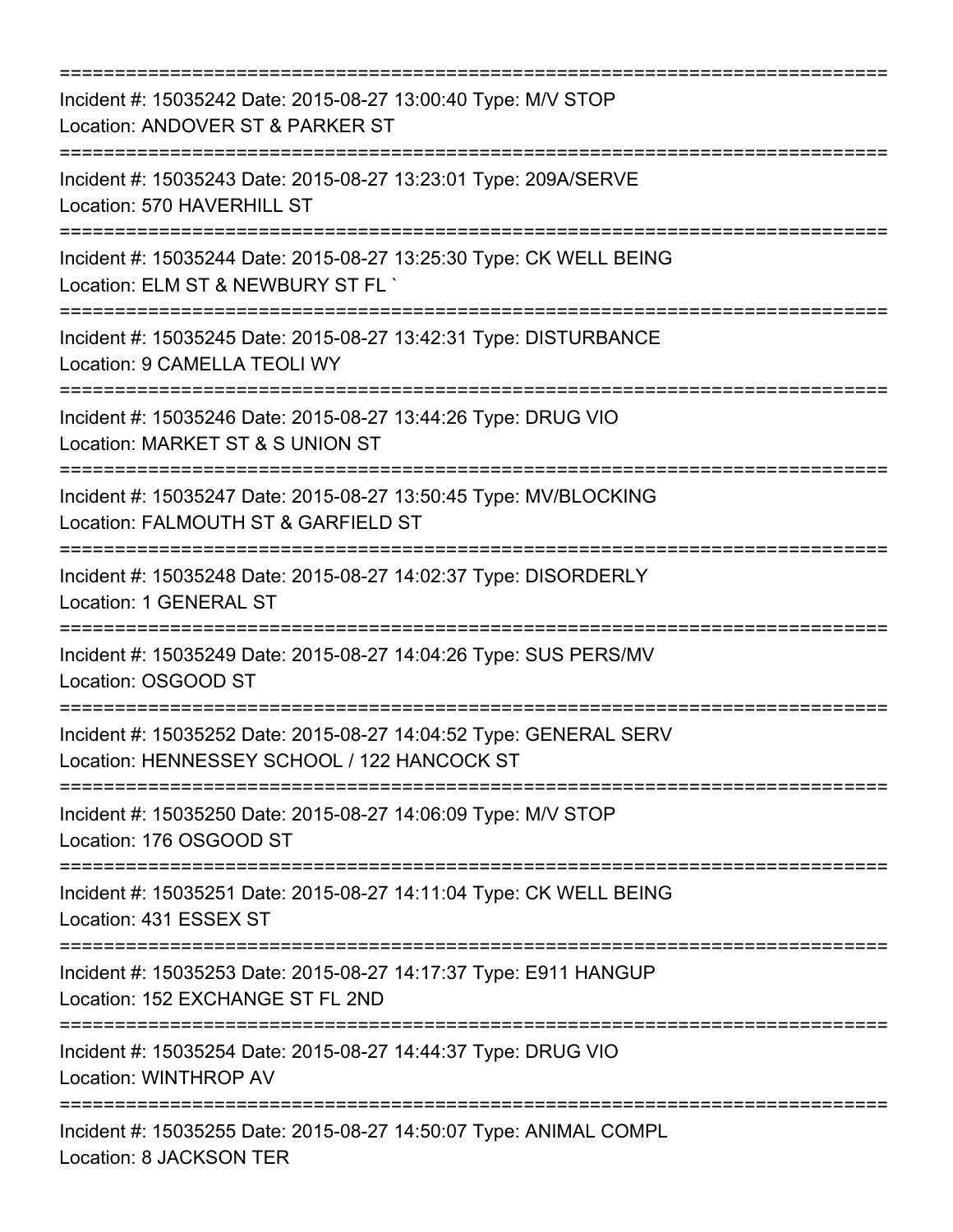Incident #: 15035256 Date: 2015-08-27 14:58:25 Type: DRUG VIO Location: HAVERHILL ST =========================================================================== Incident #: 15035257 Date: 2015-08-27 15:02:14 Type: E911 HANGUP Location: 7 VINE ST =========================================================================== Incident #: 15035258 Date: 2015-08-27 15:07:05 Type: INVEST CONT Location: 106 MARSTON ST =========================================================================== Incident #: 15035259 Date: 2015-08-27 15:10:44 Type: SELECTIVE ENF Location: MERRIMACK ST =========================================================================== Incident #: 15035260 Date: 2015-08-27 15:17:21 Type: M/V STOP Location: MERRIMACK ST & S UNION ST =========================================================================== Incident #: 15035261 Date: 2015-08-27 15:29:43 Type: 209A/SERVE Location: 8 JACKSON ST =========================================================================== Incident #: 15035262 Date: 2015-08-27 15:51:20 Type: WARRANT SERVE Location: 1 TREMONT ST =========================================================================== Incident #: 15035263 Date: 2015-08-27 15:53:38 Type: B&E/PAST Location: 413 HAVERHILL ST =========================================================================== Incident #: 15035265 Date: 2015-08-27 16:04:04 Type: ASSIST FIRE Location: AMES ST & PROVIDENCE ST =========================================================================== Incident #: 15035264 Date: 2015-08-27 16:04:06 Type: M/V STOP Location: FRANKLIN ST & HAVERHILL ST =========================================================================== Incident #: 15035266 Date: 2015-08-27 16:05:26 Type: FIGHT Location: ORCHARD ST & UNION ST =========================================================================== Incident #: 15035267 Date: 2015-08-27 16:14:20 Type: THREATS Location: 19 BROOK ST =========================================================================== Incident #: 15035268 Date: 2015-08-27 16:24:52 Type: A&B D/W/ PROG Location: 4 MELROSE ST =========================================================================== Incident #: 15035269 Date: 2015-08-27 16:25:57 Type: DISTURBANCE Location: 1 TREMONT ST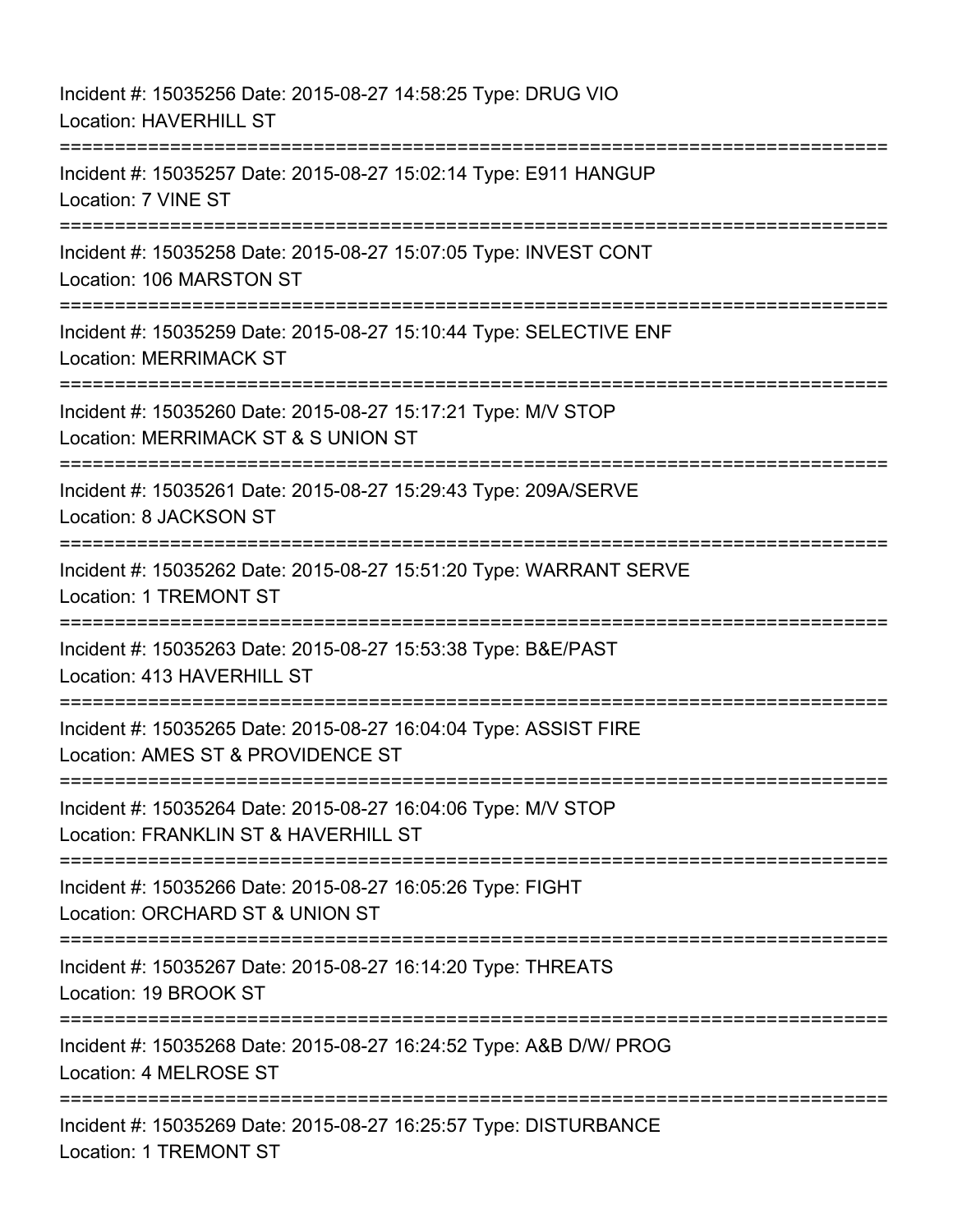Incident #: 15035270 Date: 2015-08-27 16:28:00 Type: MV/BLOCKING Location: 49 IRENE ST =========================================================================== Incident #: 15035271 Date: 2015-08-27 16:35:29 Type: B&E/MV/PAST Location: 8 MASON ST =========================================================================== Incident #: 15035272 Date: 2015-08-27 16:46:05 Type: M/V STOP Location: MERRIMACK ST & S UNION ST =========================================================================== Incident #: 15035273 Date: 2015-08-27 16:47:03 Type: M/V STOP Location: 74 WATER ST =========================================================================== Incident #: 15035274 Date: 2015-08-27 16:57:27 Type: DRUG VIO Location: BENNINGTON ST & BROMFIELD ST =========================================================================== Incident #: 15035277 Date: 2015-08-27 17:00:13 Type: GENERAL SERV Location: 193 GARDEN ST =========================================================================== Incident #: 15035275 Date: 2015-08-27 17:01:06 Type: DRUG VIO Location: HAVERHILL ST & RAILROAD ST =========================================================================== Incident #: 15035276 Date: 2015-08-27 17:01:22 Type: DRUG VIO Location: MCDONALDS / 50 BROADWAY ====================== Incident #: 15035278 Date: 2015-08-27 17:03:23 Type: DRUG VIO Location: ALDER ST & LAWRENCE ST =========================================================================== Incident #: 15035279 Date: 2015-08-27 17:08:16 Type: ALARM/BURG Location: BROADWAY PLAZA INSURANCE / 310 BROADWAY =========================================================================== Incident #: 15035280 Date: 2015-08-27 17:24:09 Type: M/V STOP Location: MYRTLE ST & SPRUCE ST =========================================================================== Incident #: 15035281 Date: 2015-08-27 17:31:33 Type: MEDIC SUPPORT Location: 19 WINTER ST =========================================================================== Incident #: 15035282 Date: 2015-08-27 17:32:09 Type: AUTO ACC/UNK PI Location: JORDAN ST & WATER ST =========================================================================== Incident #: 15035283 Date: 2015-08-27 17:41:22 Type: M/V STOP Location: ALLSTON ST & HOWARD ST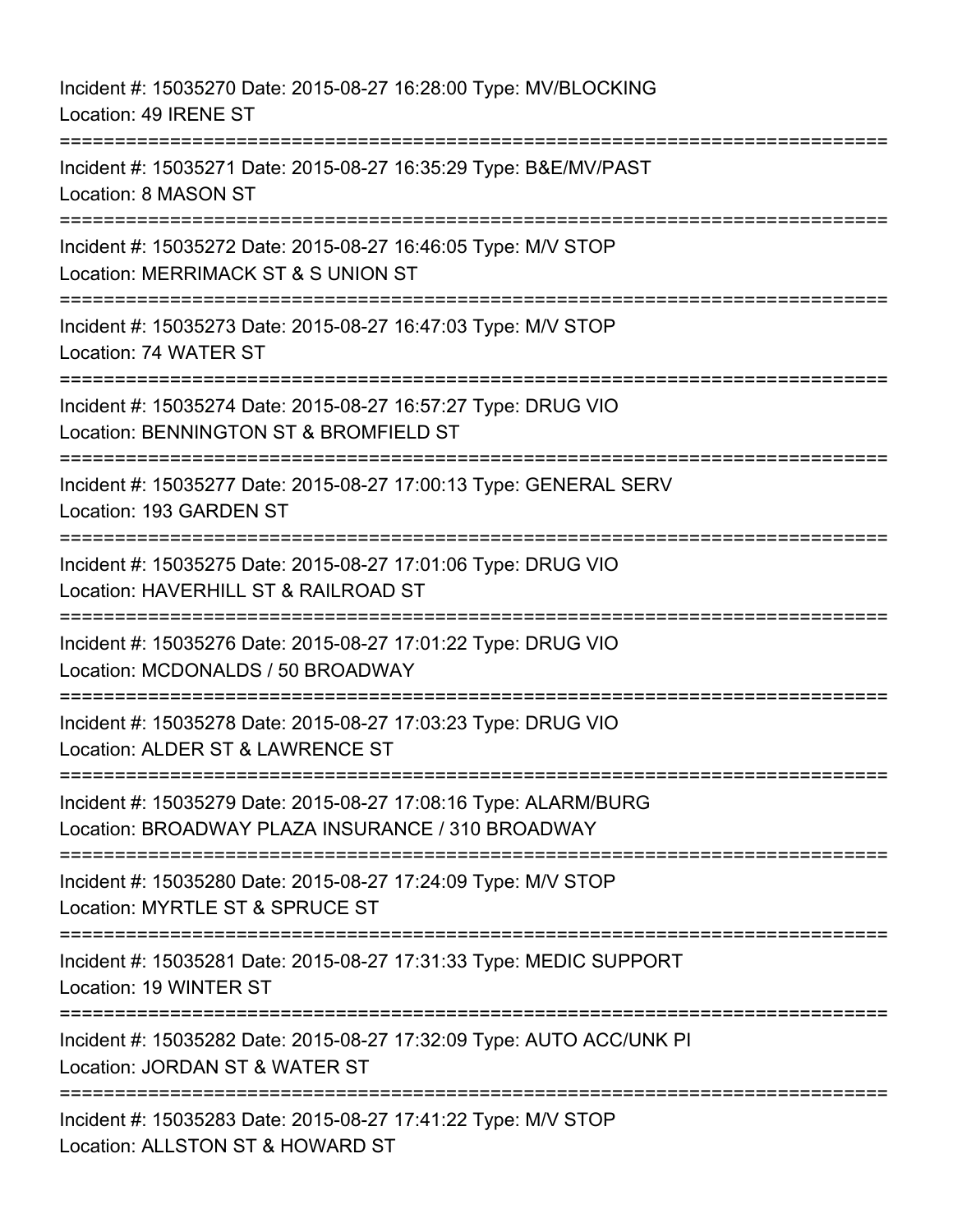Incident #: 15035284 Date: 2015-08-27 17:44:59 Type: INVEST CONT Location: THORNTON AV =========================================================================== Incident #: 15035285 Date: 2015-08-27 17:46:15 Type: TENANT PROB Location: 383 HAVERHILL ST =========================================================================== Incident #: 15035286 Date: 2015-08-27 17:47:52 Type: THREATS Location: 219 E HAVERHILL ST =========================================================================== Incident #: 15035287 Date: 2015-08-27 18:03:09 Type: AUTO ACC/NO PI Location: DUNKIN DONUTS / 50 S BROADWAY =========================================================================== Incident #: 15035288 Date: 2015-08-27 18:08:13 Type: SUS PERS/MV Location: 54 TEWKSBURY ST =========================================================================== Incident #: 15035289 Date: 2015-08-27 18:10:41 Type: DRUG VIO Location: EASTBROOK ST & BERKELEY ST =========================================================================== Incident #: 15035290 Date: 2015-08-27 18:29:21 Type: DISTURBANCE Location: 82 GREENWOOD ST =========================================================================== Incident #: 15035291 Date: 2015-08-27 18:33:54 Type: DRUG VIO Location: 93 RAILROAD ST =========================================================================== Incident #: 15035292 Date: 2015-08-27 18:40:27 Type: HIT & RUN M/V Location: 550 BROADWAY =========================================================================== Incident #: 15035293 Date: 2015-08-27 18:41:26 Type: M/V STOP Location: MARSTON ST =========================================================================== Incident #: 15035294 Date: 2015-08-27 18:49:22 Type: MEDIC SUPPORT Location: 45 BROADWAY #503 =========================================================================== Incident #: 15035295 Date: 2015-08-27 18:53:37 Type: NOISE ORD Location: BOAT RAMP =========================================================================== Incident #: 15035296 Date: 2015-08-27 18:56:25 Type: FIGHT Location: 133 TRENTON ST =========================================================================== Incident #: 15035297 Date: 2015-08-27 18:59:59 Type: DRUG VIO Location: SWAN ST & ANNETTE ST

===========================================================================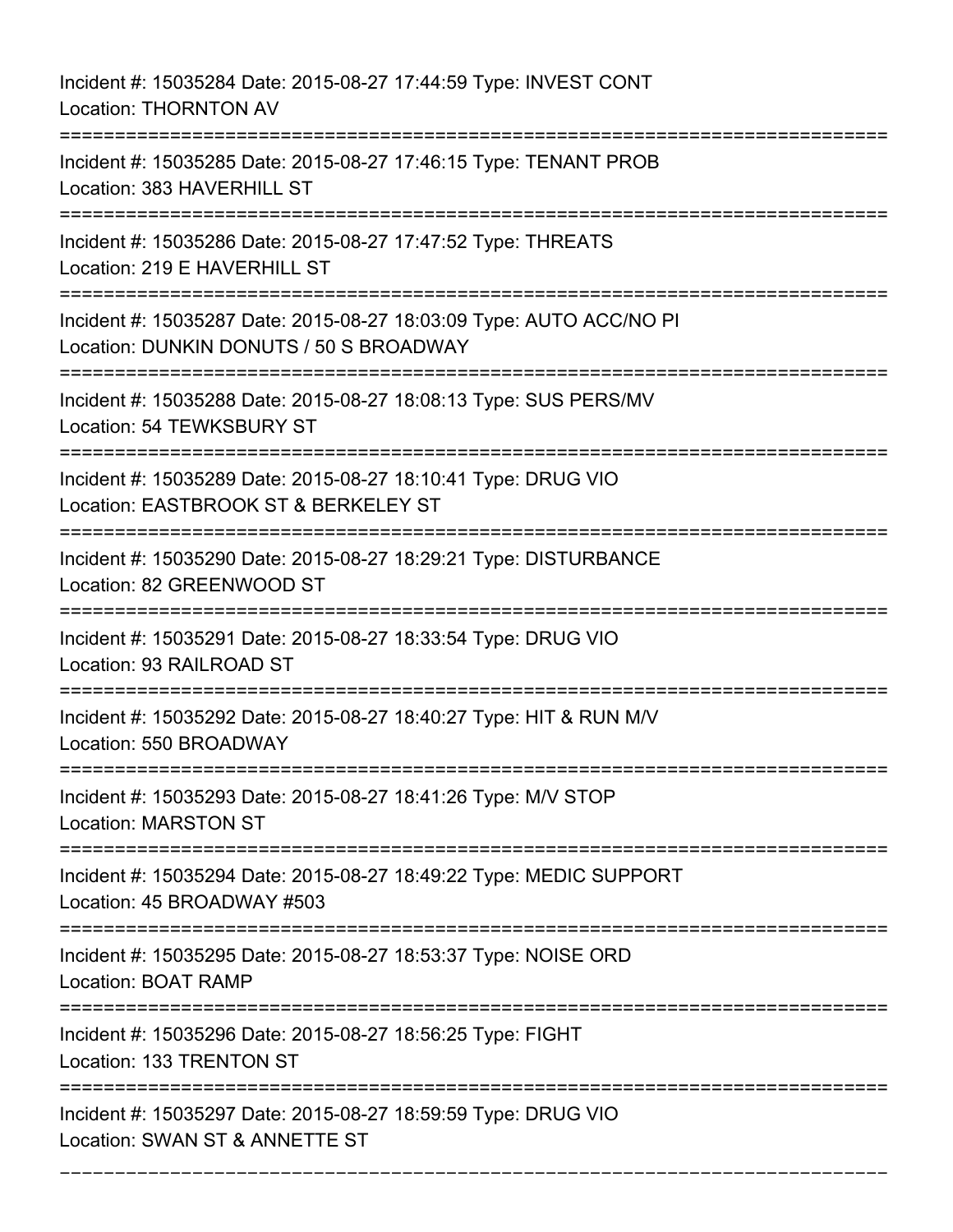| Incident #: 15035298 Date: 2015-08-27 19:06:15 Type: DRUG OVERDOSE<br>Location: 184 ARLINGTON ST                             |
|------------------------------------------------------------------------------------------------------------------------------|
| Incident #: 15035299 Date: 2015-08-27 19:08:33 Type: DISTURBANCE<br>Location: 133 PARK ST                                    |
| Incident #: 15035300 Date: 2015-08-27 19:11:58 Type: M/V STOP<br><b>Location: MT VERNON PARK</b><br>:===================     |
| Incident #: 15035301 Date: 2015-08-27 19:17:00 Type: DRUG VIO<br>Location: LEXINGTON ST & MYRTLE ST<br>===================== |
| Incident #: 15035302 Date: 2015-08-27 19:19:16 Type: DISTURBANCE<br>Location: 2 INMAN ST                                     |
| Incident #: 15035303 Date: 2015-08-27 19:30:06 Type: MEDIC SUPPORT<br>Location: 141 ARLINGTON ST FL 2                        |
| Incident #: 15035304 Date: 2015-08-27 19:31:12 Type: DISTURBANCE<br>Location: 42 HIGH ST<br>==========================       |
| Incident #: 15035305 Date: 2015-08-27 19:35:01 Type: SUS PERS/MV<br>Location: ELM ST & UNION ST                              |
| Incident #: 15035306 Date: 2015-08-27 19:37:04 Type: DOMESTIC/PAST<br>Location: 41 BERKELEY ST #28                           |
| Incident #: 15035307 Date: 2015-08-27 19:38:13 Type: ALARM/BURG<br>Location: 136 WATER ST                                    |
| Incident #: 15035308 Date: 2015-08-27 19:38:22 Type: ALARM/BURG<br>Location: LATIN MULTISERVICE / 379 HAMPSHIRE ST           |
| Incident #: 15035309 Date: 2015-08-27 19:43:18 Type: NOISE ORD<br>Location: EVERETT ST & ROWE ST                             |
| Incident #: 15035310 Date: 2015-08-27 20:05:45 Type: NOISE ORD<br>Location: 35 AMHERST ST                                    |
| Incident #: 15035311 Date: 2015-08-27 20:12:54 Type: LOUD NOISE<br>Location: 144 OXFORD ST                                   |
|                                                                                                                              |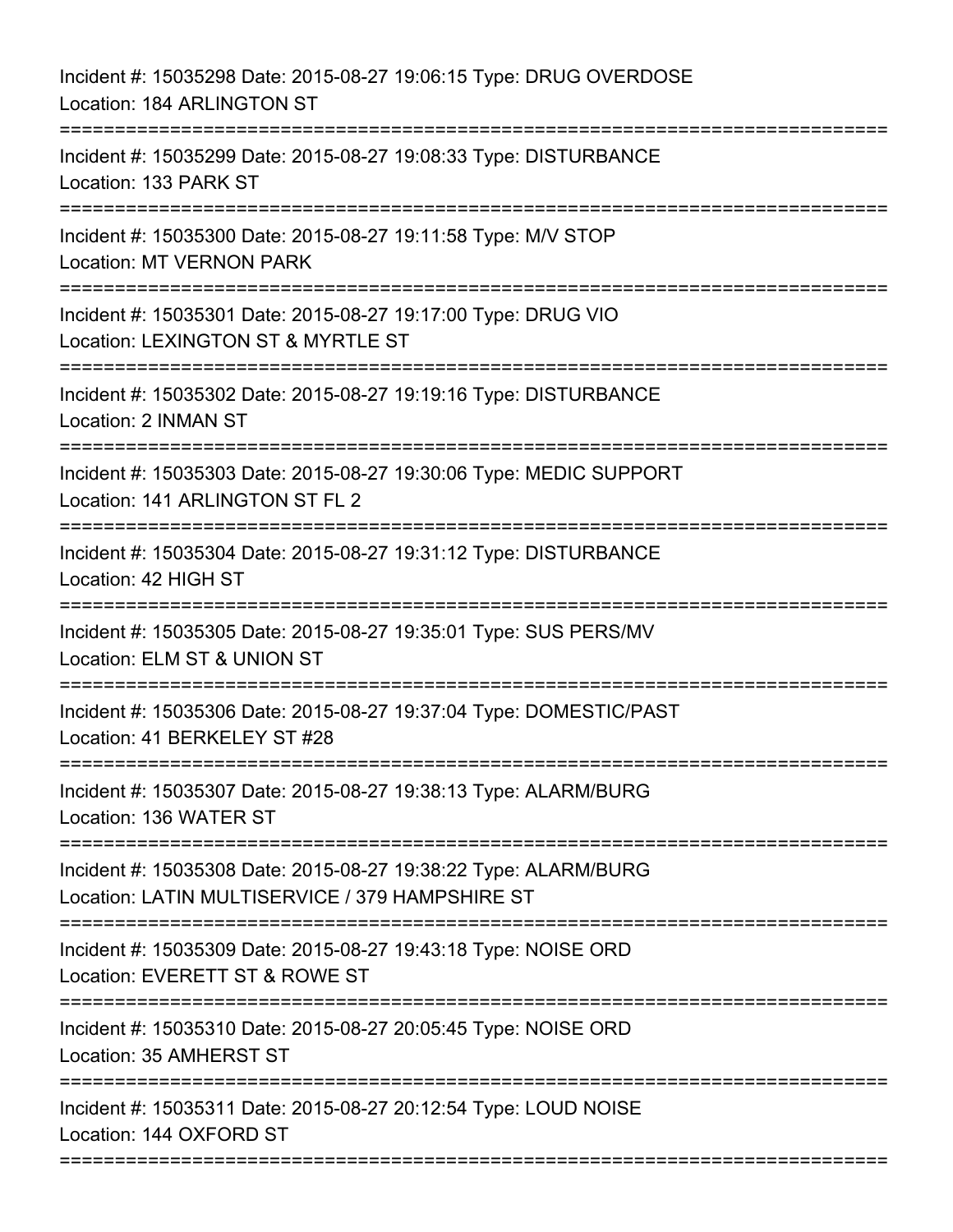| Incident #: 15035312 Date: 2015-08-27 20:31:11 Type: DRUG VIO<br>Location: BASSWOOD ST & STEARNS AV<br>:==============                                                |
|-----------------------------------------------------------------------------------------------------------------------------------------------------------------------|
| Incident #: 15035313 Date: 2015-08-27 20:34:21 Type: DOMESTIC/PROG<br>Location: ESSEX ST & MILL ST                                                                    |
| Incident #: 15035314 Date: 2015-08-27 20:40:02 Type: NOISE ORD<br>Location: 585 HOWARD ST<br>--------------------                                                     |
| Incident #: 15035315 Date: 2015-08-27 20:41:04 Type: SUS PERS/MV<br>Location: DIAMOND SPRINGS APARTMENTS / 1 BEACON AV                                                |
| Incident #: 15035316 Date: 2015-08-27 20:49:47 Type: DOMESTIC/PROG<br>Location: 113 S UNION ST FL 2                                                                   |
| Incident #: 15035317 Date: 2015-08-27 20:55:22 Type: SUS PERS/MV<br>Location: DUNKIN DONUTS / 608 S UNION ST<br>:==============================<br>================== |
| Incident #: 15035318 Date: 2015-08-27 21:01:10 Type: MAL DAMAGE<br>Location: 82 BERNARD AV                                                                            |
| Incident #: 15035319 Date: 2015-08-27 21:18:25 Type: LOUD NOISE<br>Location: 74 PARK ST<br>==================                                                         |
| Incident #: 15035320 Date: 2015-08-27 21:24:13 Type: M/V STOP<br>Location: 134 EASTON ST                                                                              |
| Incident #: 15035321 Date: 2015-08-27 21:26:10 Type: M/V STOP<br>Location: HAZEL PL & WATER ST                                                                        |
| Incident #: 15035322 Date: 2015-08-27 22:02:54 Type: LOUD NOISE<br>Location: 36 CANTON ST                                                                             |
| Incident #: 15035323 Date: 2015-08-27 22:06:15 Type: M/V STOP<br>Location: S UNION ST & SALEM ST                                                                      |
| Incident #: 15035324 Date: 2015-08-27 22:07:04 Type: EXTRA SURVEIL<br>Location: PROSPECT ST & VINE ST                                                                 |
| Incident #: 15035325 Date: 2015-08-27 22:11:28 Type: AUTO ACC/NO PI<br>Location: NEW BALANCE ATHLETIC SHOE CORP / 5 S UNION ST                                        |